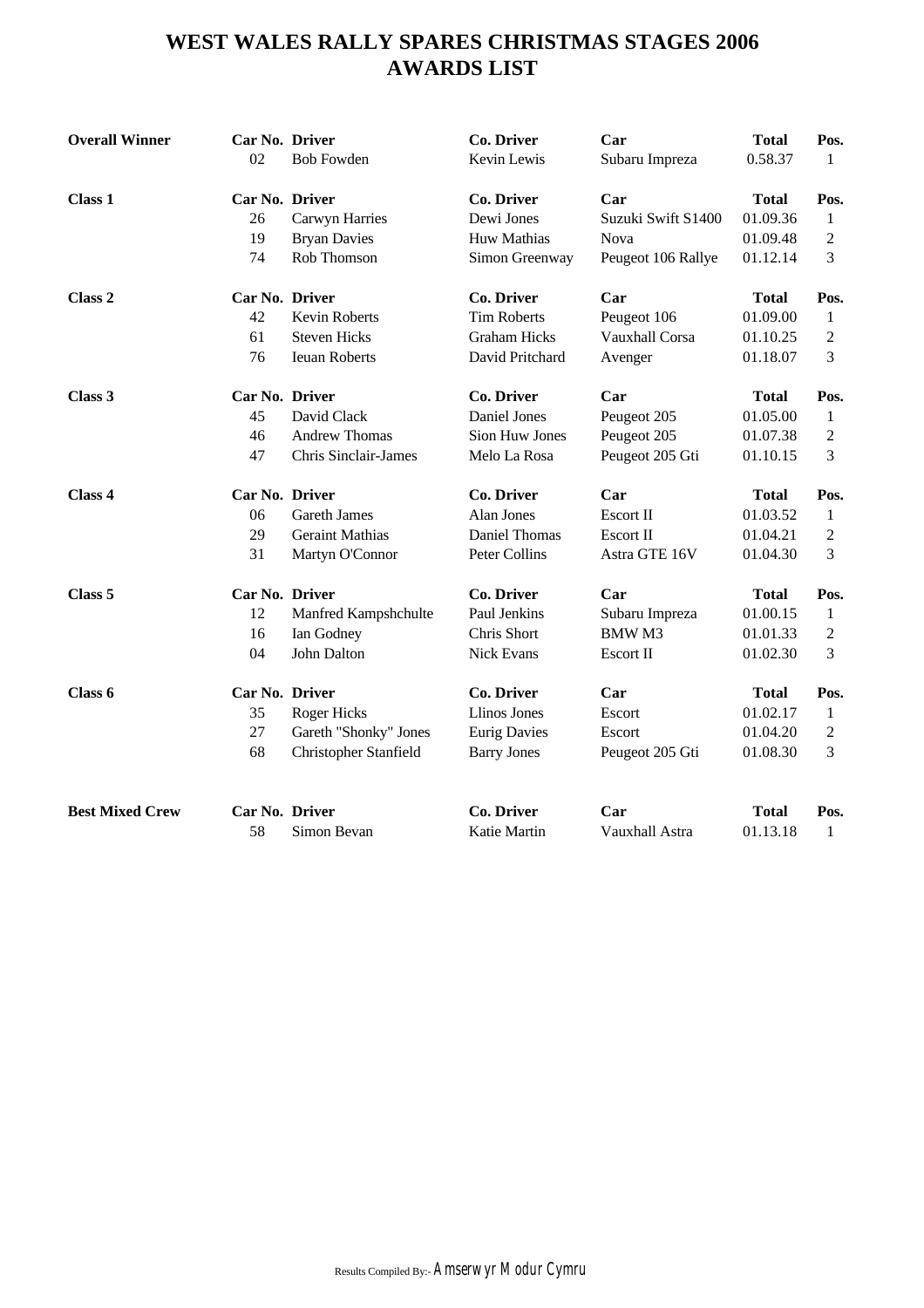## WEST WALES RALLY SPARES CHRISTMAS STAGES 2006 - FINAL RESULTS

|                |                             |                               |                            |                          |              | <b>Position</b>          | Position         |
|----------------|-----------------------------|-------------------------------|----------------------------|--------------------------|--------------|--------------------------|------------------|
| Car No. Driver |                             | Co. Driver                    | Make & Model               | <b>Class</b>             | <b>Total</b> | <b>Overall</b>           | In Class         |
| 02             | <b>Bob Fowden</b>           | Kevin Lewis                   | Subaru Impreza             | 5                        | 00.58.37     | 1                        |                  |
| 12             | Manfred Kampshchulte        | Paul Jenkins                  | Subaru Impreza             | 5                        | 01.00.15     | $\sqrt{2}$               | 1                |
| 16             | Ian Godney                  | Chris Short                   | <b>BMWM3</b>               | 5                        | 01.01.33     | 3                        | $\sqrt{2}$       |
| 35             | Roger Hicks                 | <b>Llinos Jones</b>           | Escort                     | 6                        | 01.02.17     | $\overline{\mathcal{L}}$ | $\mathbf{1}$     |
| 04             | John Dalton                 | Nick Evans                    | Escort II                  | 5                        | 01.02.30     | 5                        | $\mathfrak{Z}$   |
| 06             | <b>Gareth James</b>         | Alan Jones                    | Escort II                  | 4                        | 01.03.52     | 6                        | $\mathbf{1}$     |
| 27             | Gareth "Shonky" Jones       | <b>Eurig Davies</b>           | Escort                     | 6                        | 01.04.20     | $\overline{7}$           | $\overline{2}$   |
| 29             | <b>Geraint Mathias</b>      | Daniel Thomas                 | Escort II                  | 4                        | 01.04.21     | 8                        | $\overline{2}$   |
| 21             | Tobias Adam                 | Chris "Fat Cat" Evans         | Sierra RS Taxi             | 5                        | 01.04.28     | $\overline{9}$           | $\overline{4}$   |
| 31             | Martyn O'Connor             | Peter Collins                 | Astra GTE 16V              | 4                        | 01.04.30     | $\overline{10}$          | $\overline{3}$   |
| 45             | David Clack                 | Daniel Jones                  | Peugeot 205                | 3                        | 01.05.00     | 11                       | $\mathbf{1}$     |
| 11             | Carwyn Ellis                | <b>Edgar Jones</b>            | Escort                     | $\overline{\mathcal{L}}$ | 01.05.36     | 12                       | $\overline{4}$   |
| 15             | <b>John Thwaites</b>        | <b>Scott Marshall</b>         | Escort II                  | 5                        | 01.05.52     | 13                       | $\overline{5}$   |
| 46             | <b>Andrew Thomas</b>        | Sion Huw Jones                | Peugeot 205                | 3                        | 01.07.38     | 14                       | $\sqrt{2}$       |
| 68             | Christopher Stanfield       | <b>Barry Jones</b>            | Peugeot 205 Gti            | 6                        | 01.08.30     | 15                       | 3                |
| 42             | Kevin Roberts               | <b>Tim Roberts</b>            | Peugeot 106                | $\overline{2}$           | 01.09.00     | 16                       | $\mathbf{1}$     |
| 26             | Carwyn Harries              | Dewi Jones                    | Suzuki Swift S1400         | $\mathbf{1}$             | 01.09.36     | 17                       | $\,1\,$          |
| 19             | <b>Bryan Davies</b>         | Huw Mathias                   | <b>Nova</b>                | $\mathbf{1}$             | 01.09.48     | 18                       | $\overline{2}$   |
| 36             | Justin Pounder              | Philip Edwards                | Escort II                  | 5                        | 01.10.12     | 19                       | 6                |
| 47             | <b>Chris Sinclair-James</b> | Melo La Rosa                  | Peugeot 205 Gti            | 3                        | 01.10.15     | 20                       | $\overline{3}$   |
| 38             | <b>Roger Titley</b>         | Stephen Bishop                | Ford Sierra                | 5                        | 01.10.20     | $\overline{21}$          | $\boldsymbol{7}$ |
| 61             | <b>Steven Hicks</b>         | <b>Graham Hicks</b>           | Vauxhall Corsa             | $\overline{2}$           | 01.10.25     | $\overline{22}$          | $\sqrt{2}$       |
| 74             | Rob Thomson                 | Simon Greenway                | Peugeot 106 Rallye         | $\mathbf{1}$             | 01.12.14     | $\overline{23}$          | $\overline{3}$   |
| 58             | Simon Bevan                 | Katie Martin                  | Vauxhall Astra             | 6                        | 01.13.18     | $\overline{24}$          | $\overline{4}$   |
| 41             | <b>Mike Roberts</b>         |                               | Peugeot 205                | 3                        | 01.13.38     | 25                       | $\overline{4}$   |
| 43             | Len Giles                   | Rhydian George<br>Helen Giles | Vauxhall Astra             | 6                        | 01.16.37     | 26                       | $\overline{5}$   |
| 67             | <b>Huw Howells</b>          |                               |                            | 6                        | 01.17.48     | 27                       | 6                |
|                |                             | <b>Dylan Evans</b>            | Peugeot 205                |                          |              |                          |                  |
| 76             | <b>Ieuan Roberts</b>        | David Pritchard               | Avenger                    | $\overline{2}$           | 01.18.07     | 28                       | 3                |
| 64             | <b>Iwan Mayes</b>           | Arwel Jenkins                 | Escort II                  | 3                        | 01.18.27     | 29                       | 5                |
| 33             | Simon Tysoe                 | Den Golding                   | <b>Escort RS</b>           | $\overline{\mathcal{L}}$ | 01.19.30     | 30                       | 5                |
| 52             | <b>Arwel "Buns" Davies</b>  | Hefin Jones                   | Escort RS2000              | 6                        | 01.27.45     | $\overline{31}$          | $\overline{7}$   |
| 22             | Peter Barrett               | Ceri Davies                   | Escort II                  | $\overline{\mathcal{L}}$ | OTL          |                          |                  |
| 37             | Mike Jones                  | Chris Jones                   | Toyota Corolla Sti         | $\overline{c}$           | <b>OTL</b>   |                          |                  |
| 53             | <b>Rhys Lloyd</b>           | <b>Owain Davies</b>           | Micra                      | $\mathbf{1}$             | <b>OTL</b>   |                          |                  |
| 57             | <b>Wayne Palmer</b>         | Garth Ralph                   | Peugeot 205                | 6                        | <b>OTL</b>   |                          |                  |
| 62             | Andy Lewis                  | Tim Samuel                    | Peugeot 205 Gti            | 6                        | <b>OTL</b>   |                          |                  |
| 69             | Mark Jones                  | <b>Shaun Davies</b>           | Escort                     | 6                        | <b>OTL</b>   |                          |                  |
| 73             | Chris Jones                 | Andrew Richardson             | Peugeot 106 Xsi            | $\mathbf{1}$             | <b>OTL</b>   |                          |                  |
| 01             | Peter Lloyd                 | <b>Graham Handley</b>         | Subaru WRC                 | 5                        | Retired      |                          |                  |
| 03             | Andrew Dark                 | Paul Williams                 | Subaru WRC                 | 5                        | Retired      |                          |                  |
| 05             | Gwyndaf Jenkins             | Llinos Jones-Edwards          | Darrian T90                | $\overline{\mathcal{A}}$ | Retired      |                          |                  |
| 07             | Robert Tout                 | James Tout                    | Misubishi Evo IX           | 5                        | Retired      |                          |                  |
| 08             | <b>Washington James</b>     | Gareth Evans                  | Darrian T90 GTR            | 5                        | Retired      |                          |                  |
| 09             | Peter Elkins                | Andrew Joll                   | <b>Escort Cosworth WRC</b> | 5                        | Retired      |                          |                  |
| 10             | <b>Nigel Jones</b>          | Simon Lloyd                   | Subaru Sti RA              | 5                        | Retired      |                          |                  |
| 14             | John Bray                   | Lowri James                   | Davrian                    | 4                        | Retired      |                          |                  |
| 17             | Gavin Edwards               | Llion Owen                    | Escort II                  | $\overline{2}$           | Retired      |                          |                  |
| 18             | <b>Brian</b> Lee            | Neil Davies                   | Peugeot 205 Abusa          | $\mathbf{1}$             | Retired      |                          |                  |
| 20             | Martin Richards             | Martin Curzon                 | Vauxhall Nova              | $\overline{4}$           | Retired      |                          |                  |
| 23             | Gary Morgan                 | Deian Phillips                | Subaru Impreza             | 5                        | Retired      |                          |                  |
| 24             | <b>Andrew Davies</b>        | Kevin Jones                   | Escort RS2000              | 6                        | Retired      |                          |                  |
| 25             | Mike Williams               | Paul Seabourne                | Escort                     | 3                        | Retired      |                          |                  |
| 28             | Aled Thomas                 | <b>Steffan Evans</b>          | Escort II                  | 6                        | Retired      |                          |                  |
| 30             | Sion Jones                  | Melanie Hands                 | Escort II                  | 6                        | Retired      |                          |                  |
| 32             | Jason Pritchard             | Gareth Roberts                | Peugeot 106 Maxi           | $\overline{c}$           | Retired      |                          |                  |
| 34             | Iwan Evans                  | <b>Steve McPhee</b>           | Mitsibushi Evo IV          | 5                        | Retired      |                          |                  |
| 39             | Huw Evans                   | <b>Chris Ransley</b>          | Subaru Impreza             | 5                        | Retired      |                          |                  |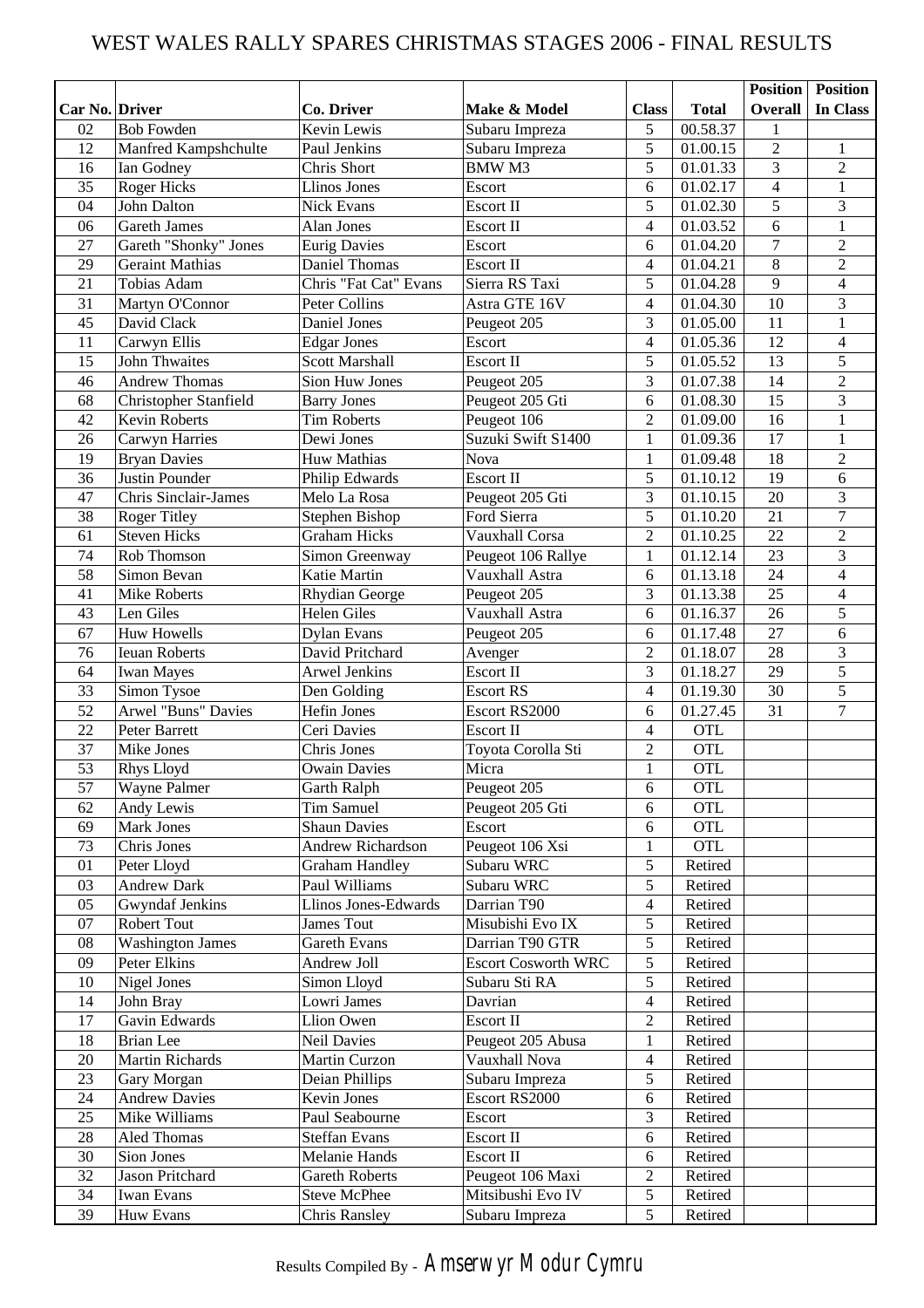## WEST WALES RALLY SPARES CHRISTMAS STAGES 2006 - FINAL RESULTS

|                |                        |                     |                   |                |              | <b>Position</b> | <b>Position</b> |
|----------------|------------------------|---------------------|-------------------|----------------|--------------|-----------------|-----------------|
| Car No. Driver |                        | Co. Driver          | Make & Model      | <b>Class</b>   | <b>Total</b> | Overall         | In Class        |
| 40             | Michael Kimber         | Owain Beman         | Peugeot 205 Grp A | 3              | Retired      |                 |                 |
| 44             | John Williams          | Jamie Marsh         | Honda Civic       | 2              | Retired      |                 |                 |
| 48             | <b>Andrew James</b>    | <b>Phill Thomas</b> | Escort II         | 3              | Retired      |                 |                 |
| 49             | Emanuele Borrelli      | Mike Jenkins        | Peugeot 106 Gti   | 2              | Retired      |                 |                 |
| 50             | Lee Davies             | David White         | Vauxhall Nova     | $\overline{2}$ | Retired      |                 |                 |
| 51             | Craig Golder           | Tim James           | <b>BMW 325i</b>   | 5              | Retired      |                 |                 |
| 54             | <b>Geraint Tandy</b>   | David Tandy         | Peugeot 205       | 4              | Retired      |                 |                 |
| 56             | Chris Garner           | Craig Finch         | Peugeot 205       | 3              | Retired      |                 |                 |
| 60             | <b>Geraint Mayes</b>   | Marc Mayes-Davies   | Vauxhall Nova     | 2              | Retired      |                 |                 |
| 63             | Leighton Smith         | Ian Meakin          | Peugeot 205 Gti   | 3              | Retired      |                 |                 |
| 65             | Gerald Smith           | Doug Griffiths      | Vauxhall Corsa B  | 4              | Retired      |                 |                 |
| 66             | <b>Adrian Coundley</b> | Nicholas Sugg       | Peugeot 205 Gti   | 6              | Retired      |                 |                 |
| 70             | Chris Smith-Bowen      | Nick Wilson         | Escort RS2000     | 6              | Retired      |                 |                 |
| 71             | Darrell George         | Chris Chester       | Vauxhall Nova     |                | Retired      |                 |                 |
| 72             | Shon Rees              | Thomas Jones        | Seat Ibiza        |                | Retired      |                 |                 |
| 75             | Andrew Blackburn       | Delyth Brown        | Lada WRC          |                | Retired      |                 |                 |
| 77             | Nigel Pugh             | <b>Martin Evans</b> | Peugeot 206 Gti   | 4              | Retired      |                 |                 |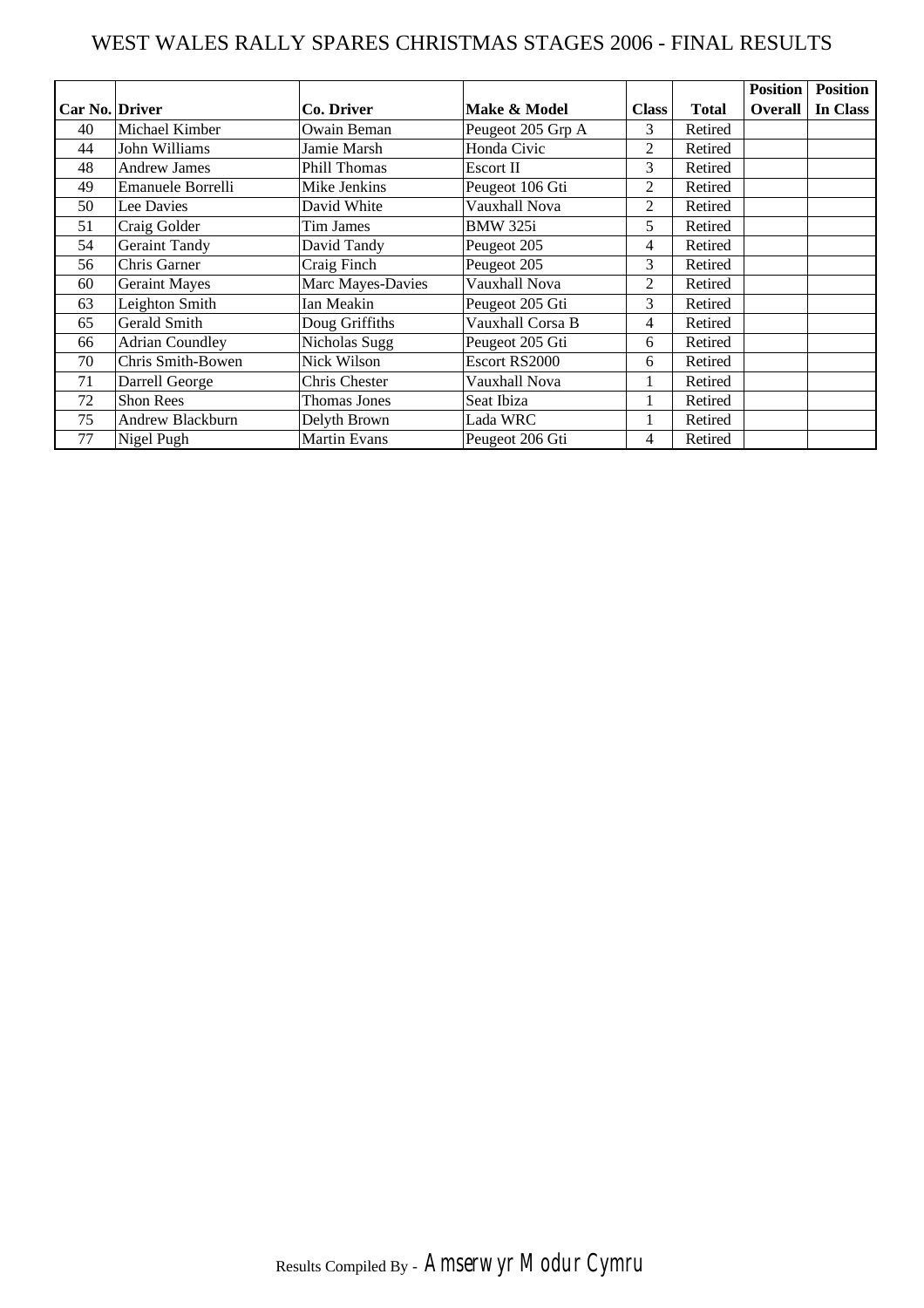## WEST WALES RALLY SPARES CHRISTMAS STAGES 2006 - RESULTS IN CAR NUMBER ORDER

|                       |                         |                       |                            |                |         |         |         |                 |       |       |              | <b>Position</b> | <b>Position</b> |
|-----------------------|-------------------------|-----------------------|----------------------------|----------------|---------|---------|---------|-----------------|-------|-------|--------------|-----------------|-----------------|
| <b>Car No. Driver</b> |                         | <b>Co. Driver</b>     | Make & Model               | <b>Class</b>   | Stage 1 | Stage 2 | Stage 3 | Stage 4 Stage 5 |       | Other | <b>Total</b> | <b>Overall</b>  | In Class        |
| 01                    | Peter Lloyd             | <b>Graham Handley</b> | Subaru WRC                 | 5              | 12.51   | 14.33   | 14.47   | 10.36           | 00.00 | 00.00 | Retired      |                 |                 |
| 02                    | <b>Bob Fowden</b>       | Kevin Lewis           | Subaru Impreza             | 5              | 12.56   | 14.39   | 14.48   | 10.08           | 06.06 | 00.00 | 00.58.37     | $\mathbf{1}$    |                 |
| 03                    | <b>Andrew Dark</b>      | Paul Williams         | Subaru WRC                 | 5              | 13.39   | 16.03   | 23.00   | 00.00           | 00.00 | 00.00 | Retired      |                 |                 |
| 04                    | John Dalton             | <b>Nick Evans</b>     | Escort II                  | 5              | 14.10   | 15.27   | 15.49   | 10.40           | 06.24 | 00.00 | 01.02.30     | 5               | $\overline{3}$  |
| 05                    | <b>Gwyndaf Jenkins</b>  | Llinos Jones-Edwards  | Darrian T90                | $\overline{4}$ | 15.07   | 18.36   | 00.00   | 00.00           | 00.00 | 00.00 | Retired      |                 |                 |
| 06                    | <b>Gareth James</b>     | Alan Jones            | Escort II                  | $\overline{4}$ | 14.09   | 16.03   | 16.02   | 11.16           | 06.22 | 00.00 | 01.03.52     | 6               | $\mathbf{1}$    |
| 07                    | <b>Robert Tout</b>      | <b>James Tout</b>     | Misubishi Evo IX           | 5              | 13.26   | 22.32   | 00.00   | 00.00           | 00.00 | 00.00 | Retired      |                 |                 |
| 08                    | <b>Washington James</b> | <b>Gareth Evans</b>   | Darrian T90 GTR            | 5              | 13.58   | 15.56   | 16.40   | 00.00           | 00.00 | 00.00 | Retired      |                 |                 |
| 09                    | Peter Elkins            | Andrew Joll           | <b>Escort Cosworth WRC</b> | 5              | 15.10   | 16.34   | 00.00   | 00.00           | 00.00 | 00.00 | Retired      |                 |                 |
| 10                    | Nigel Jones             | Simon Lloyd           | Subaru Sti RA              | 5              | 13.34   | 16.30   | 15.53   | 11.09           | 00.00 | 00.00 | Retired      |                 |                 |
| 11                    | Carwyn Ellis            | <b>Edgar Jones</b>    | Escort                     | $\overline{4}$ | 14.23   | 16.15   | 16.49   | 11.33           | 06.36 | 00.00 | 01.05.36     | 12              | $\overline{4}$  |
| $\overline{12}$       | Manfred Kampshchulte    | Paul Jenkins          | Subaru Impreza             | $\overline{5}$ | 13.27   | 15.14   | 15.02   | 10.11           | 06.21 | 00.00 | 01.00.15     | $\overline{2}$  | $\mathbf{1}$    |
| 14                    | John Bray               | Lowri James           | Davrian                    | $\overline{4}$ | 14.17   | 16.11   | 00.00   | 00.00           | 00.00 | 00.00 | Retired      |                 |                 |
| 15                    | <b>John Thwaites</b>    | <b>Scott Marshall</b> | Escort II                  | 5              | 14.08   | 16.13   | 17.39   | 11.18           | 06.34 | 00.00 | 01.05.52     | 13              | 5               |
| 16                    | Ian Godney              | Chris Short           | <b>BMW M3</b>              | 5              | 13.17   | 15.11   | 15.32   | 11.04           | 06.29 | 00.00 | 01.01.33     | 3               | $\overline{2}$  |
| $\overline{17}$       | Gavin Edwards           | <b>Llion Owen</b>     | Escort II                  | $\overline{2}$ | 20.00   | 23.00   | 00.00   | 00.00           | 00.00 | 00.00 | Retired      |                 |                 |
| 18                    | <b>Brian</b> Lee        | <b>Neil Davies</b>    | Peugeot 205 Abusa          | $\mathbf{1}$   | 14.22   | 17.54   | 17.48   | 00.00           | 00.00 | 00.00 | Retired      |                 |                 |
| 19                    | <b>Bryan Davies</b>     | Huw Mathias           | <b>Nova</b>                | $\mathbf{1}$   | 14.18   | 16.46   | 17.58   | 13.07           | 07.39 | 00.00 | 01.09.48     | 18              | $\overline{2}$  |
| 20                    | <b>Martin Richards</b>  | <b>Martin Curzon</b>  | Vauxhall Nova              | $\overline{4}$ | 00.00   | 00.00   | 00.00   | 00.00           | 00.00 | 00.00 | Retired      |                 |                 |
| 21                    | Tobias Adam             | Chris "Fat Cat" Evans | Sierra RS Taxi             | 5              | 13.57   | 16.29   | 16.11   | 11.08           | 06.43 | 00.00 | 01.04.28     | 9               | $\overline{4}$  |
| 22                    | Peter Barrett           | Ceri Davies           | Escort II                  | $\overline{4}$ | 20.00   | 16.23   | 17.40   | 11.31           | 06.48 | 00.00 | <b>OTL</b>   |                 |                 |
| 23                    | Gary Morgan             | Deian Phillips        | Subaru Impreza             | 5              | 14.14   | 16.51   | 16.48   | 12.10           | 00.00 | 00.00 | Retired      |                 |                 |
| 24                    | <b>Andrew Davies</b>    | <b>Kevin Jones</b>    | Escort RS2000              | 6              | 13.39   | 16.12   | 15.54   | 15.17           | 00.00 | 00.00 | Retired      |                 |                 |
| 25                    | Mike Williams           | Paul Seabourne        | Escort                     | 3              | 15.03   | 23.00   | 19.31   | 00.00           | 00.00 | 00.00 | Retired      |                 |                 |
| 26                    | <b>Carwyn Harries</b>   | Dewi Jones            | Suzuki Swift S1400         | $\mathbf{1}$   | 17.03   | 16.32   | 17.26   | 11.44           | 06.51 | 00.00 | 01.09.36     | 17              | $\mathbf{1}$    |
| 27                    | Gareth "Shonky" Jones   | <b>Eurig Davies</b>   | Escort                     | 6              | 14.05   | 15.58   | 16.22   | 11.07           | 06.48 | 00.00 | 01.04.20     | $\overline{7}$  | $\overline{2}$  |
| 28                    | Aled Thomas             | <b>Steffan Evans</b>  | Escort II                  | 6              | 20.00   | 00.00   | 00.00   | 00.00           | 00.00 | 00.00 | Retired      |                 |                 |
| 29                    | <b>Geraint Mathias</b>  | Daniel Thomas         | Escort II                  | $\overline{4}$ | 14.08   | 15.58   | 16.32   | 11.13           | 06.30 | 00.00 | 01.04.21     | 8               | $\overline{2}$  |
| 30                    | Sion Jones              | Melanie Hands         | Escort II                  | 6              | 14.58   | 19.53   | 17.04   | 16.00           | 00.00 | 00.00 | Retired      |                 |                 |
| 31                    | Martyn O'Connor         | Peter Collins         | Astra GTE 16V              | $\overline{4}$ | 14.05   | 16.14   | 16.04   | 11.24           | 06.43 | 00.00 | 01.04.30     | 10              | $\mathfrak{Z}$  |
| 32                    | Jason Pritchard         | <b>Gareth Roberts</b> | Peugeot 106 Maxi           | $\overline{2}$ | 00.00   | 00.00   | 00.00   | 00.00           | 00.00 | 00.00 | Retired      |                 |                 |
| 33                    | Simon Tysoe             | Den Golding           | <b>Escort RS</b>           | $\overline{4}$ | 18.44   | 16.35   | 23.00   | 11.26           | 09.45 | 00.00 | 01.19.30     | 30              | 5               |
| $\overline{34}$       | Iwan Evans              | <b>Steve McPhee</b>   | Mitsibushi Evo IV          | 5              | 14.55   | 15.59   | 23.00   | 00.00           | 00.00 | 00.00 | Retired      |                 |                 |
| 35                    | <b>Roger Hicks</b>      | Llinos Jones          | Escort                     | 6              | 13.30   | 15.34   | 15.43   | 10.56           | 06.34 | 00.00 | 01.02.17     | $\overline{4}$  | 1               |
| 36                    | Justin Pounder          | Philip Edwards        | Escort II                  | 5              | 15.02   | 16.43   | 18.05   | 12.25           | 07.57 | 00.00 | 01.10.12     | 19              | 6               |
| 37                    | <b>Mike Jones</b>       | Chris Jones           | Toyota Corolla Sti         | $\overline{2}$ | 13.52   | 23.00   | 17.15   | 11.14           | 06.36 | 00.00 | <b>OTL</b>   |                 |                 |
| 38                    | <b>Roger Titley</b>     | <b>Stephen Bishop</b> | Ford Sierra                | 5              | 15.13   | 17.31   | 18.33   | 11.50           | 07.13 | 00.00 | 01.10.20     | 21              | $\tau$          |
| 39                    | Huw Evans               | Chris Ransley         | Subaru Impreza             | 5              | 14.43   | 16.42   | 00.00   | 00.00           | 00.00 | 00.00 | Retired      |                 |                 |
| 40                    | Michael Kimber          | Owain Beman           | Peugeot 205 Grp A          | $\overline{3}$ | 14.59   | 22.18   | 00.00   | 00.00           | 00.00 | 00.00 | Retired      |                 |                 |

Results Compiled By - *Amserwyr Modur Cymru*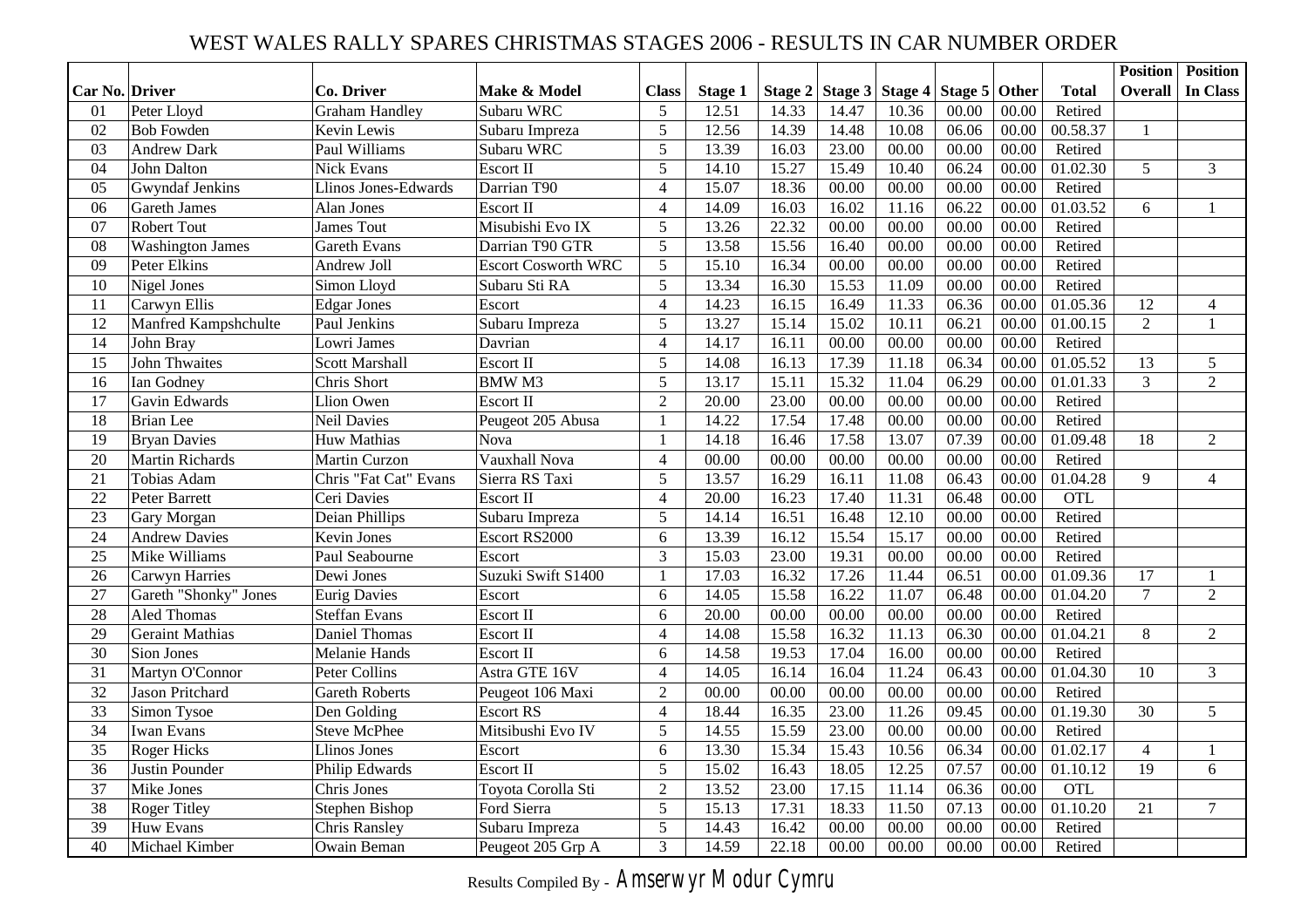## WEST WALES RALLY SPARES CHRISTMAS STAGES 2006 - RESULTS IN CAR NUMBER ORDER

|                |                             |                          |                    |                          |         |       |                                       |       |       |       |              | <b>Position</b> | <b>Position</b> |
|----------------|-----------------------------|--------------------------|--------------------|--------------------------|---------|-------|---------------------------------------|-------|-------|-------|--------------|-----------------|-----------------|
| Car No. Driver |                             | <b>Co. Driver</b>        | Make & Model       | <b>Class</b>             | Stage 1 |       | Stage 2 Stage 3 Stage 4 Stage 5 Other |       |       |       | <b>Total</b> | <b>Overall</b>  | In Class        |
| 41             | <b>Mike Roberts</b>         | <b>Rhydian George</b>    | Peugeot 205        | 3                        | 15.01   | 23.00 | 17.19                                 | 11.27 | 06.51 | 00.00 | 01.13.38     | 25              | $\overline{4}$  |
| 42             | Kevin Roberts               | <b>Tim Roberts</b>       | Peugeot 106        | $\overline{2}$           | 17.22   | 16.40 | 16.46                                 | 11.23 | 06.49 | 00.00 | 01.09.00     | 16              | $\mathbf{1}$    |
| 43             | Len Giles                   | <b>Helen Giles</b>       | Vauxhall Astra     | 6                        | 17.02   | 18.15 | 18.21                                 | 15.43 | 07.16 | 00.00 | 01.16.37     | 26              | 5               |
| 44             | John Williams               | Jamie Marsh              | Honda Civic        | $\overline{2}$           | 00.00   | 00.00 | 00.00                                 | 00.00 | 00.00 | 00.00 | Retired      |                 |                 |
| 45             | David Clack                 | Daniel Jones             | Peugeot 205        | 3                        | 13.57   | 16.19 | 16.33                                 | 11.20 | 06.51 | 00.00 | 01.05.00     | 11              | 1               |
| 46             | <b>Andrew Thomas</b>        | Sion Huw Jones           | Peugeot 205        | $\overline{3}$           | 14.54   | 17.00 | 17.05                                 | 11.36 | 07.03 | 00.00 | 01.07.38     | 14              | $\sqrt{2}$      |
| 47             | <b>Chris Sinclair-James</b> | Melo La Rosa             | Peugeot 205 Gti    | $\overline{3}$           | 14.42   | 16.54 | 18.44                                 | 12.53 | 07.02 | 00.00 | 01.10.15     | 20              | $\overline{3}$  |
| 48             | <b>Andrew James</b>         | <b>Phill Thomas</b>      | Escort II          | $\overline{3}$           | 14.35   | 17.14 | 00.00                                 | 00.00 | 00.00 | 00.00 | Retired      |                 |                 |
| 49             | Emanuele Borrelli           | Mike Jenkins             | Peugeot 106 Gti    | $\overline{2}$           | 14.32   | 17.01 | 00.00                                 | 00.00 | 00.00 | 00.00 | Retired      |                 |                 |
| 50             | Lee Davies                  | David White              | Vauxhall Nova      | $\overline{2}$           | 15.29   | 00.00 | 00.00                                 | 00.00 | 00.00 | 00.00 | Retired      |                 |                 |
| 51             | Craig Golder                | <b>Tim James</b>         | <b>BMW 325i</b>    | 5                        | 15.16   | 17.14 | 18.42                                 | 00.00 | 00.00 | 00.00 | Retired      |                 |                 |
| 52             | <b>Arwel "Buns" Davies</b>  | <b>Hefin Jones</b>       | Escort RS2000      | 6                        | 17.12   | 23.00 | 23.00                                 | 15.11 | 09.22 | 00.00 | 01.27.45     | 31              | $\overline{7}$  |
| 53             | Rhys Lloyd                  | <b>Owain Davies</b>      | Micra              |                          | 15.48   | 17.36 | 19.08                                 | 16.00 | 16.00 | 00.00 | <b>OTL</b>   |                 |                 |
| 54             | <b>Geraint Tandy</b>        | David Tandy              | Peugeot 205        | $\overline{4}$           | 15.23   | 00.00 | 00.00                                 | 00.00 | 00.00 | 00.00 | Retired      |                 |                 |
| 56             | Chris Garner                | Craig Finch              | Peugeot 205        | 3                        | 15.42   | 23.00 | 00.00                                 | 00.00 | 00.00 | 00.00 | Retired      |                 |                 |
| 57             | Wayne Palmer                | Garth Ralph              | Peugeot 205        | 6                        | 20.00   | 17.32 | 18.54                                 | 16.00 | 00.00 | 00.00 | <b>OTL</b>   |                 |                 |
| 58             | Simon Bevan                 | Katie Martin             | Vauxhall Astra     | 6                        | 14.49   | 17.03 | 23.00                                 | 11.29 | 06.57 | 00.00 | 01.13.18     | 24              | $\overline{4}$  |
| 60             | <b>Geraint Mayes</b>        | Marc Mayes-Davies        | Vauxhall Nova      | $\overline{2}$           | 00.00   | 00.00 | 00.00                                 | 00.00 | 00.00 | 00.00 | Retired      |                 |                 |
| 61             | <b>Steven Hicks</b>         | <b>Graham Hicks</b>      | Vauxhall Corsa     | 2                        | 14.50   | 17.37 | 18.05                                 | 12.25 | 07.28 | 00.00 | 01.10.25     | 22              | $\overline{2}$  |
| 62             | Andy Lewis                  | <b>Tim Samuel</b>        | Peugeot 205 Gti    | 6                        | 20.00   | 18.04 | 20.34                                 | 14.04 | 08.24 | 00.00 | <b>OTL</b>   |                 |                 |
| 63             | Leighton Smith              | <b>Ian Meakin</b>        | Peugeot 205 Gti    | 3                        | 00.00   | 00.00 | 00.00                                 | 00.00 | 00.00 | 00.00 | Retired      |                 |                 |
| 64             | <b>Iwan Mayes</b>           | <b>Arwel Jenkins</b>     | Escort II          | 3                        | 19.31   | 19.02 | 19.25                                 | 12.46 | 07.43 | 00.00 | 01.18.27     | 29              | 5               |
| 65             | Gerald Smith                | Doug Griffiths           | Vauxhall Corsa B   | $\overline{4}$           | 20.00   | 00.00 | 00.00                                 | 00.00 | 00.00 | 00.00 | Retired      |                 |                 |
| 66             | <b>Adrian Coundley</b>      | Nicholas Sugg            | Peugeot 205 Gti    | 6                        | 16.04   | 18.43 | 18.26                                 | 00.00 | 00.00 | 00.00 | Retired      |                 |                 |
| 67             | <b>Huw Howells</b>          | <b>Dylan Evans</b>       | Peugeot 205        | 6                        | 16.32   | 19.45 | 20.10                                 | 13.21 | 08.00 | 00.00 | 01.17.48     | 27              | 6               |
| 68             | Christopher Stanfield       | <b>Barry Jones</b>       | Peugeot 205 Gti    | 6                        | 14.44   | 17.07 | 17.29                                 | 12.08 | 07.02 | 00.00 | 01.08.30     | 15              | 3               |
| 69             | <b>Mark Jones</b>           | <b>Shaun Davies</b>      | Escort             | 6                        | 15.47   | 23.00 | 00.00                                 | 00.00 | 00.00 | 00.00 | <b>OTL</b>   |                 |                 |
| 70             | Chris Smith-Bowen           | Nick Wilson              | Escort RS2000      | 6                        | 14.49   | 19.11 | 00.00                                 | 00.00 | 00.00 | 00.00 | Retired      |                 |                 |
| 71             | Darrell George              | Chris Chester            | Vauxhall Nova      | $\mathbf{1}$             | 00.00   | 00.00 | 00.00                                 | 00.00 | 00.00 | 00.00 | Retired      |                 |                 |
| 72             | <b>Shon Rees</b>            | <b>Thomas Jones</b>      | Seat Ibiza         | $\mathbf{1}$             | 15.49   | 00.00 | 00.00                                 | 00.00 | 00.00 | 00.00 | Retired      |                 |                 |
| 73             | Chris Jones                 | <b>Andrew Richardson</b> | Peugeot 106 Xsi    | $\mathbf{1}$             | 20.00   | 23.00 | 00.00                                 | 00.00 | 00.00 | 00.00 | <b>OTL</b>   |                 |                 |
| 74             | Rob Thomson                 | Simon Greenway           | Peugeot 106 Rallye | $\mathbf{1}$             | 15.29   | 18.24 | 18.31                                 | 12.29 | 07.21 | 00.00 | 01.12.14     | 23              | 3               |
| 75             | Andrew Blackburn            | Delyth Brown             | Lada WRC           | $\mathbf{1}$             | 16.12   | 00.00 | 00.00                                 | 00.00 | 00.00 | 00.00 | Retired      |                 |                 |
| 76             | <b>Ieuan Roberts</b>        | David Pritchard          | Avenger            | $\overline{2}$           | 18.29   | 20.38 | 23.00                                 | 16.00 | 00.00 | 00.00 | 01.18.07     | 28              | $\overline{3}$  |
| 77             | Nigel Pugh                  | Martin Evans             | Peugeot 206 Gti    | $\overline{\mathcal{A}}$ | 00.00   | 00.00 | 00.00                                 | 00.00 | 00.00 | 00.00 | Retired      |                 |                 |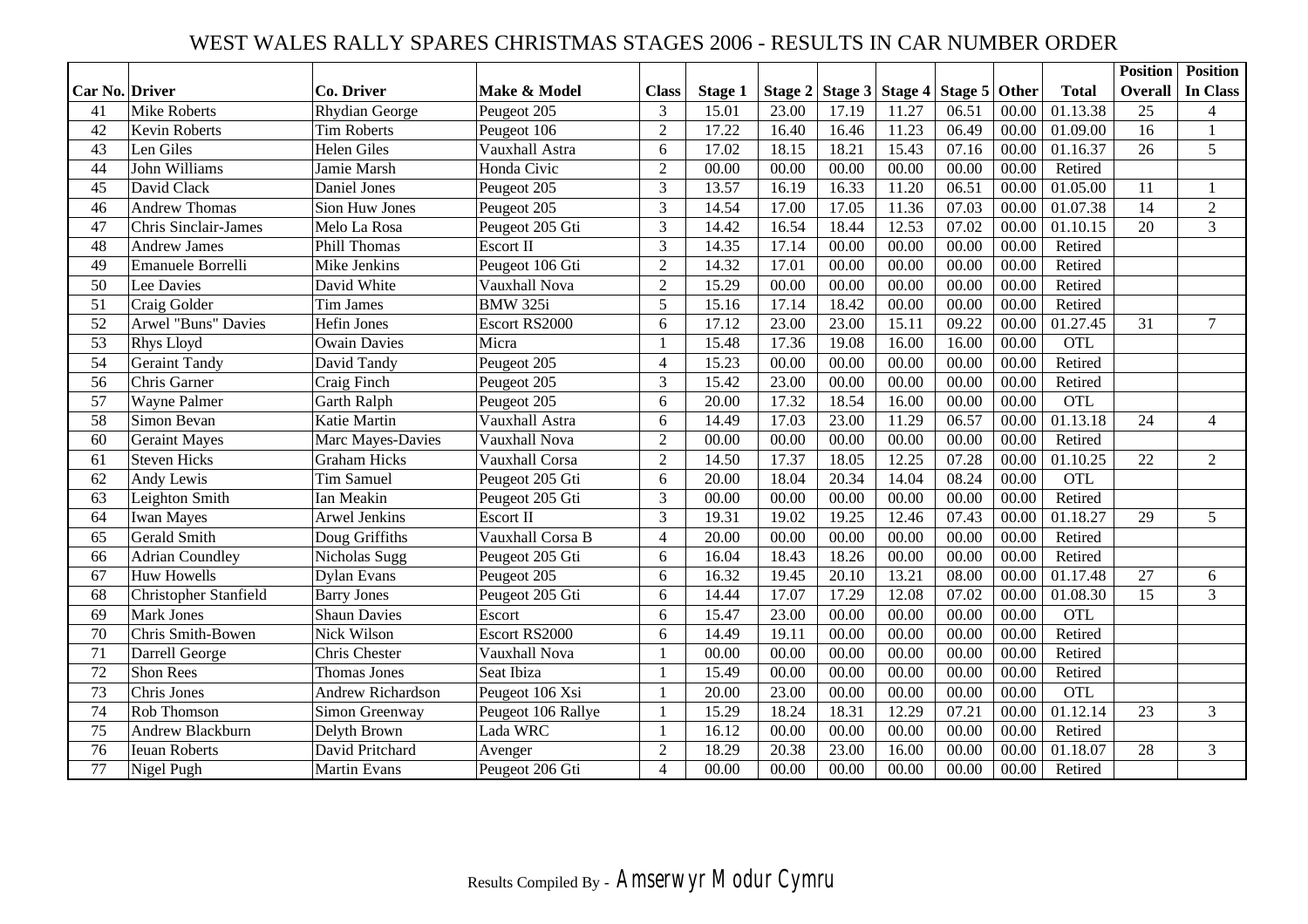# WEST WALES RALLY SPARES CHRISTMAS STAGES 2006 FINAL RESULTS BY CLASS

#### CLASS 1

|                       |                     |                     |                    |              | <b>Position</b> | <b>Position In</b> |
|-----------------------|---------------------|---------------------|--------------------|--------------|-----------------|--------------------|
| <b>Car No. Driver</b> |                     | Co. Driver          | Make & Model       | <b>Total</b> | <b>Overall</b>  | <b>Class</b>       |
| 26                    | Carwyn Harries      | Dewi Jones          | Suzuki Swift S1400 | 01.09.36     | 17              |                    |
| 19                    | <b>Bryan Davies</b> | <b>Huw Mathias</b>  | <b>Nova</b>        | 01.09.48     | 18              |                    |
| 74                    | Rob Thomson         | Simon Greenway      | Peugeot 106 Rallye | 01.12.14     | 23              | 3                  |
| 53                    | Rhys Lloyd          | <b>Owain Davies</b> | Micra              | <b>OTL</b>   |                 |                    |
| 73                    | Chris Jones         | Andrew Richardson   | Peugeot 106 Xsi    | <b>OTL</b>   |                 |                    |
| 18                    | Brian Lee           | <b>Neil Davies</b>  | Peugeot 205 Abusa  | Retired      |                 |                    |
| 71                    | Darrell George      | Chris Chester       | Vauxhall Nova      | Retired      |                 |                    |
| 72                    | <b>Shon Rees</b>    | Thomas Jones        | Seat Ibiza         | Retired      |                 |                    |
| 75                    | Andrew Blackburn    | Delyth Brown        | Lada WRC           | Retired      |                 |                    |

#### CLASS 2

|                       |                      |                       |                    |              | <b>Position</b> | <b>Position In</b> |
|-----------------------|----------------------|-----------------------|--------------------|--------------|-----------------|--------------------|
| <b>Car No. Driver</b> |                      | Co. Driver            | Make & Model       | <b>Total</b> | <b>Overall</b>  | <b>Class</b>       |
| 42                    | <b>Kevin Roberts</b> | Tim Roberts           | Peugeot 106        | 01.09.00     | 16              |                    |
| 61                    | <b>Steven Hicks</b>  | <b>Graham Hicks</b>   | Vauxhall Corsa     | 01.10.25     | 22              |                    |
| 76                    | <b>Ieuan Roberts</b> | David Pritchard       | Avenger            | 01.18.07     | 28              | 3                  |
| 37                    | Mike Jones           | Chris Jones           | Toyota Corolla Sti | <b>OTL</b>   |                 |                    |
| 17                    | Gavin Edwards        | Llion Owen            | Escort II          | Retired      |                 |                    |
| 32                    | Jason Pritchard      | <b>Gareth Roberts</b> | Peugeot 106 Maxi   | Retired      |                 |                    |
| 44                    | John Williams        | Jamie Marsh           | Honda Civic        | Retired      |                 |                    |
| 49                    | Emanuele Borrelli    | Mike Jenkins          | Peugeot 106 Gti    | Retired      |                 |                    |
| 50                    | Lee Davies           | David White           | Vauxhall Nova      | Retired      |                 |                    |
| 60                    | <b>Geraint Mayes</b> | Marc Mayes-Davies     | Vauxhall Nova      | Retired      |                 |                    |

#### CLASS 3

|                       |                      |                       |                   |              | <b>Position</b> | <b>Position In</b> |
|-----------------------|----------------------|-----------------------|-------------------|--------------|-----------------|--------------------|
| <b>Car No. Driver</b> |                      | Co. Driver            | Make & Model      | <b>Total</b> | <b>Overall</b>  | <b>Class</b>       |
| 45                    | David Clack          | Daniel Jones          | Peugeot 205       | 01.05.00     | 11              |                    |
| 46                    | <b>Andrew Thomas</b> | Sion Huw Jones        | Peugeot 205       | 01.07.38     | 14              |                    |
| 47                    | Chris Sinclair-James | Melo La Rosa          | Peugeot 205 Gti   | 01.10.15     | 20              | 3                  |
| 41                    | Mike Roberts         | <b>Rhydian George</b> | Peugeot 205       | 01.13.38     | 25              |                    |
| 64                    | <b>Iwan Mayes</b>    | Arwel Jenkins         | Escort II         | 01.18.27     | 29              |                    |
| 25                    | Mike Williams        | Paul Seabourne        | Escort            | Retired      |                 |                    |
| 40                    | Michael Kimber       | Owain Beman           | Peugeot 205 Grp A | Retired      |                 |                    |
| 48                    | <b>Andrew James</b>  | <b>Phill Thomas</b>   | Escort II         | Retired      |                 |                    |
| 56                    | Chris Garner         | Craig Finch           | Peugeot 205       | Retired      |                 |                    |
| 63                    | Leighton Smith       | Ian Meakin            | Peugeot 205 Gti   | Retired      |                 |                    |

#### CLASS 4

|                       |                        |                                  |                  |              | <b>Position</b> | <b>Position In</b> |
|-----------------------|------------------------|----------------------------------|------------------|--------------|-----------------|--------------------|
| <b>Car No. Driver</b> |                        | Co. Driver                       | Make & Model     | <b>Total</b> | <b>Overall</b>  | <b>Class</b>       |
| 06                    | <b>Gareth James</b>    | Alan Jones                       | Escort II        | 01.03.52     | 6               |                    |
| 29                    | <b>Geraint Mathias</b> | Daniel Thomas                    | Escort II        | 01.04.21     | 8               | 2                  |
| 31                    | Martyn O'Connor        | Peter Collins                    | Astra GTE 16V    | 01.04.30     | 10              | 3                  |
| 11                    | Carwyn Ellis           | <b>Edgar Jones</b>               | Escort           | 01.05.36     | 12              | 4                  |
| 33                    | Simon Tysoe            | Den Golding                      | <b>Escort RS</b> | 01.19.30     | 30              | 5                  |
| 22                    | Peter Barrett          | Ceri Davies                      | Escort II        | <b>OTL</b>   |                 |                    |
| 05                    | <b>Gwyndaf Jenkins</b> | Llinos Jones-Edwards Darrian T90 |                  | Retired      |                 |                    |
| 14                    | John Bray              | Lowri James                      | Davrian          | Retired      |                 |                    |
| 20                    | <b>Martin Richards</b> | Martin Curzon                    | Vauxhall Nova    | Retired      |                 |                    |
| 54                    | <b>Geraint Tandy</b>   | David Tandy                      | Peugeot 205      | Retired      |                 |                    |
| 65                    | Gerald Smith           | Doug Griffiths                   | Vauxhall Corsa B | Retired      |                 |                    |
| 77                    | Nigel Pugh             | <b>Martin Evans</b>              | Peugeot 206 Gti  | Retired      |                 |                    |

# Results Compiled By - *Amserwyr Modur Cymru*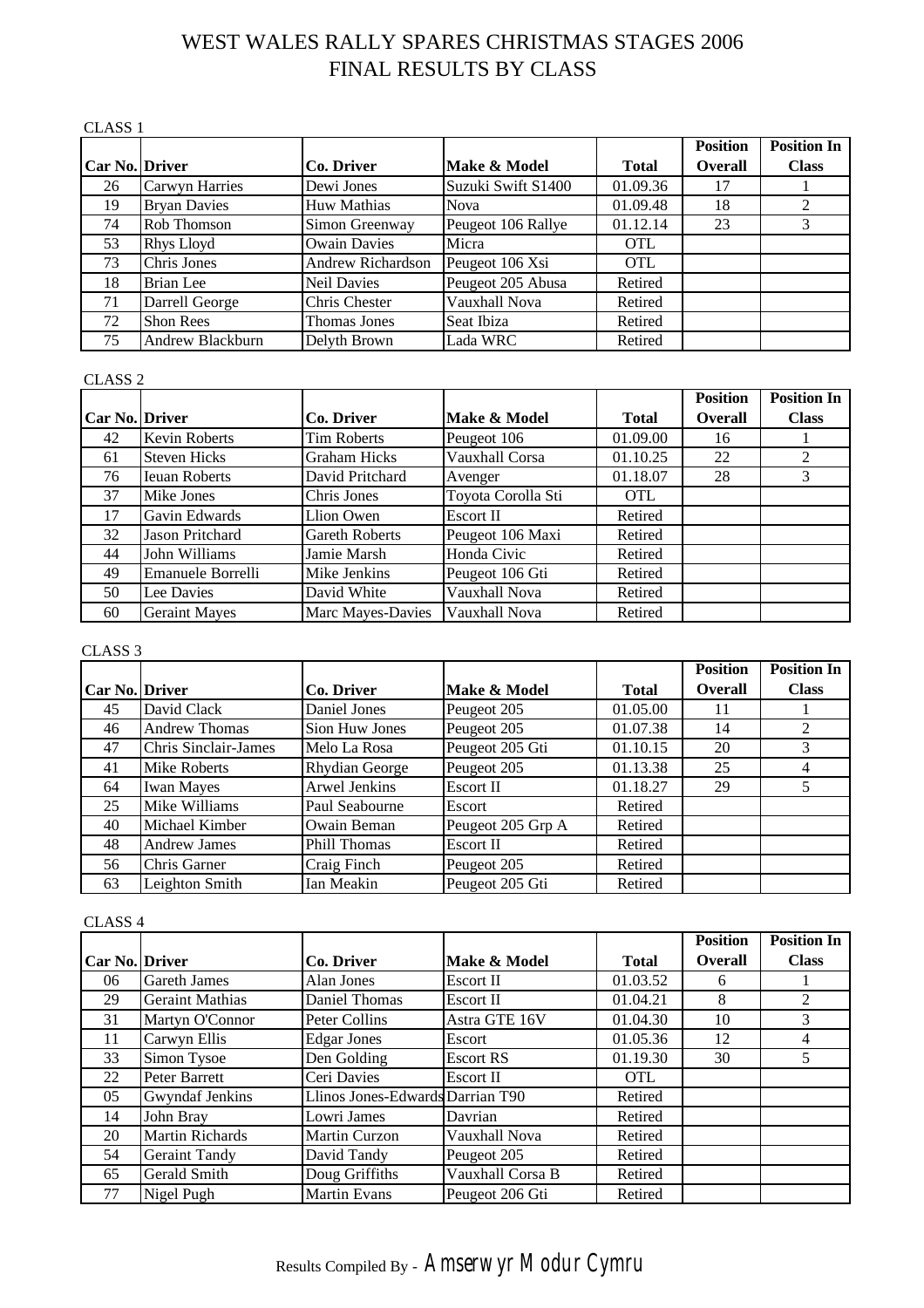# WEST WALES RALLY SPARES CHRISTMAS STAGES 2006 FINAL RESULTS BY CLASS

| CLASS <sub>5</sub>    |                         |                                      |                            |              |                 |                    |
|-----------------------|-------------------------|--------------------------------------|----------------------------|--------------|-----------------|--------------------|
|                       |                         |                                      |                            |              | <b>Position</b> | <b>Position In</b> |
| <b>Car No. Driver</b> |                         | Co. Driver                           | Make & Model               | <b>Total</b> | <b>Overall</b>  | <b>Class</b>       |
| 02                    | <b>Bob Fowden</b>       | Kevin Lewis                          | Subaru Impreza             | 00.58.37     |                 |                    |
| 12                    | Manfred Kampshchulte    | Paul Jenkins                         | Subaru Impreza             | 01.00.15     | $\overline{2}$  |                    |
| 16                    | Ian Godney              | Chris Short                          | <b>BMWM3</b>               | 01.01.33     | 3               | $\overline{2}$     |
| 04                    | John Dalton             | <b>Nick Evans</b>                    | Escort II                  | 01.02.30     | 5               | 3                  |
| 21                    | Tobias Adam             | Chris "Fat Cat" Evans Sierra RS Taxi |                            | 01.04.28     | 9               | 4                  |
| 15                    | John Thwaites           | <b>Scott Marshall</b>                | Escort II                  | 01.05.52     | 13              | 5                  |
| 36                    | Justin Pounder          | Philip Edwards                       | Escort II                  | 01.10.12     | 19              | 6                  |
| 38                    | <b>Roger Titley</b>     | Stephen Bishop                       | Ford Sierra                | 01.10.20     | 21              | $\overline{7}$     |
| 01                    | Peter Lloyd             | <b>Graham Handley</b>                | Subaru WRC                 | Retired      |                 |                    |
| 03                    | <b>Andrew Dark</b>      | Paul Williams                        | Subaru WRC                 | Retired      |                 |                    |
| 07                    | Robert Tout             | <b>James Tout</b>                    | Misubishi Evo IX           | Retired      |                 |                    |
| 08                    | <b>Washington James</b> | Gareth Evans                         | Darrian T90 GTR            | Retired      |                 |                    |
| 09                    | Peter Elkins            | Andrew Joll                          | <b>Escort Cosworth WRC</b> | Retired      |                 |                    |
| 10                    | Nigel Jones             | Simon Lloyd                          | Subaru Sti RA              | Retired      |                 |                    |
| 23                    | Gary Morgan             | Deian Phillips                       | Subaru Impreza             | Retired      |                 |                    |
| 34                    | <b>Iwan Evans</b>       | <b>Steve McPhee</b>                  | Mitsibushi Evo IV          | Retired      |                 |                    |
| 39                    | Huw Evans               | <b>Chris Ransley</b>                 | Subaru Impreza             | Retired      |                 |                    |
| 51                    | Craig Golder            | Tim James                            | <b>BMW 325i</b>            | Retired      |                 |                    |

#### CLASS 6

|                |                        |                      |                 |              | <b>Position</b> | <b>Position In</b> |
|----------------|------------------------|----------------------|-----------------|--------------|-----------------|--------------------|
| Car No. Driver |                        | Co. Driver           | Make & Model    | <b>Total</b> | <b>Overall</b>  | <b>Class</b>       |
| 35             | <b>Roger Hicks</b>     | Llinos Jones         | Escort          | 01.02.17     | 4               |                    |
| 27             | Gareth "Shonky" Jones  | <b>Eurig Davies</b>  | Escort          | 01.04.20     |                 | 2                  |
| 68             | Christopher Stanfield  | <b>Barry Jones</b>   | Peugeot 205 Gti | 01.08.30     | 15              | 3                  |
| 58             | Simon Bevan            | Katie Martin         | Vauxhall Astra  | 01.13.18     | 24              | 4                  |
| 43             | Len Giles              | Helen Giles          | Vauxhall Astra  | 01.16.37     | 26              | 5                  |
| 67             | <b>Huw Howells</b>     | <b>Dylan Evans</b>   | Peugeot 205     | 01.17.48     | 27              | 6                  |
| 52             | Arwel "Buns" Davies    | Hefin Jones          | Escort RS2000   | 01.27.45     | 31              | 7                  |
| 57             | Wayne Palmer           | Garth Ralph          | Peugeot 205     | <b>OTL</b>   |                 |                    |
| 62             | Andy Lewis             | Tim Samuel           | Peugeot 205 Gti | <b>OTL</b>   |                 |                    |
| 69             | <b>Mark Jones</b>      | <b>Shaun Davies</b>  | Escort          | <b>OTL</b>   |                 |                    |
| 24             | <b>Andrew Davies</b>   | Kevin Jones          | Escort RS2000   | Retired      |                 |                    |
| 28             | Aled Thomas            | <b>Steffan Evans</b> | Escort II       | Retired      |                 |                    |
| 30             | Sion Jones             | <b>Melanie Hands</b> | Escort II       | Retired      |                 |                    |
| 66             | <b>Adrian Coundley</b> | Nicholas Sugg        | Peugeot 205 Gti | Retired      |                 |                    |
| 70             | Chris Smith-Bowen      | Nick Wilson          | Escort RS2000   | Retired      |                 |                    |